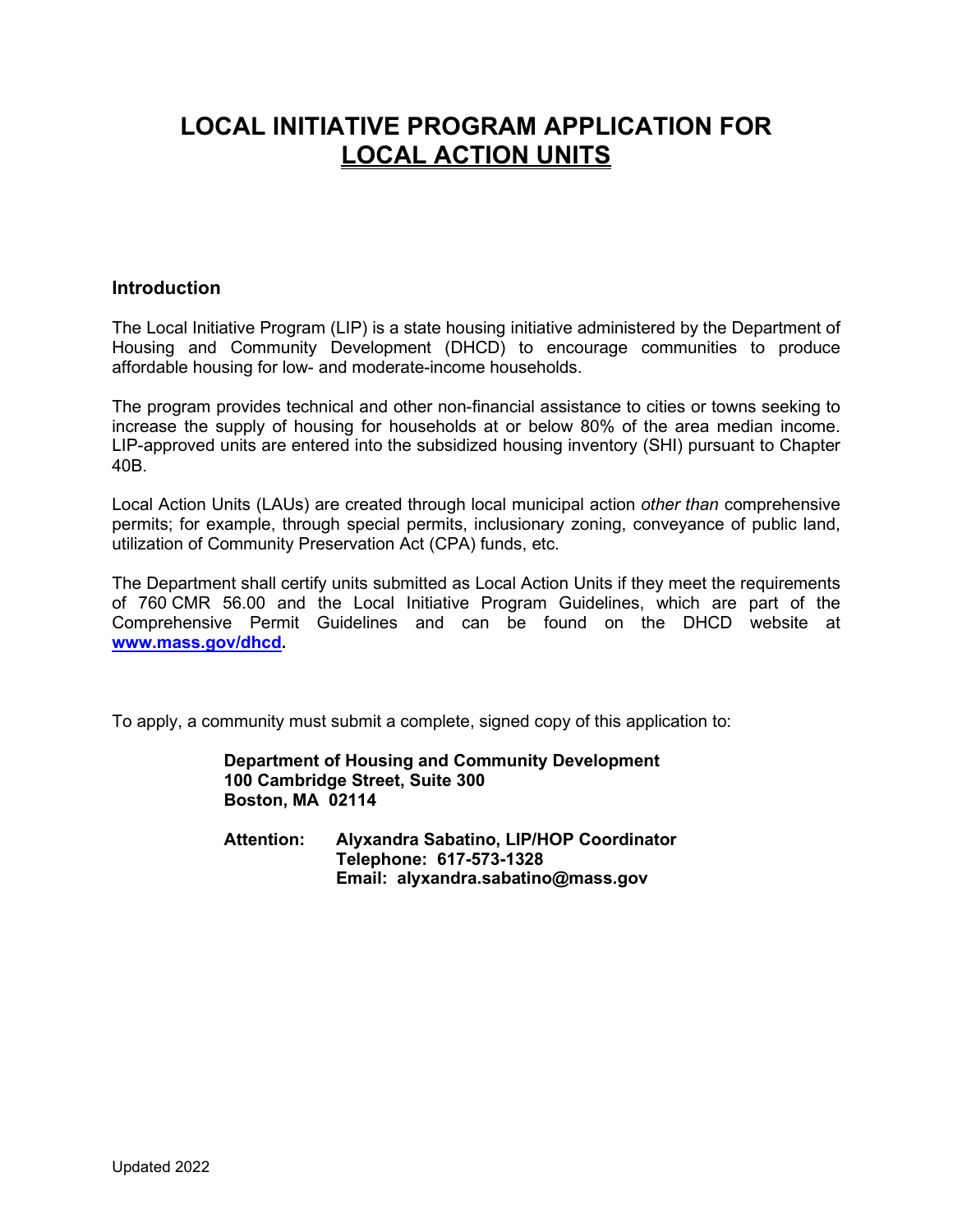#### **Community Support Narrative, Project Description, and Documentation**

Please provide a description of the project, including a summary of the project's history and the ways in which the community fulfilled the local action requirement.

## **Signatures of Support for the Local Action Units Application**

| <b>Chief Executive Officer:</b>                                                                                                                                                                             | Signature:            |
|-------------------------------------------------------------------------------------------------------------------------------------------------------------------------------------------------------------|-----------------------|
| defined as the mayor in a city and the board<br>of selectmen in a town, unless some other<br>municipal office is designated to be the<br>chief executive officer under the provisions<br>of a local charter | Print Name:           |
|                                                                                                                                                                                                             | Date: _______________ |
| <b>Chair, Local Housing Partnership:</b><br>(as applicable)                                                                                                                                                 | Signature             |
|                                                                                                                                                                                                             | Print Name:           |
| Date:                                                                                                                                                                                                       |                       |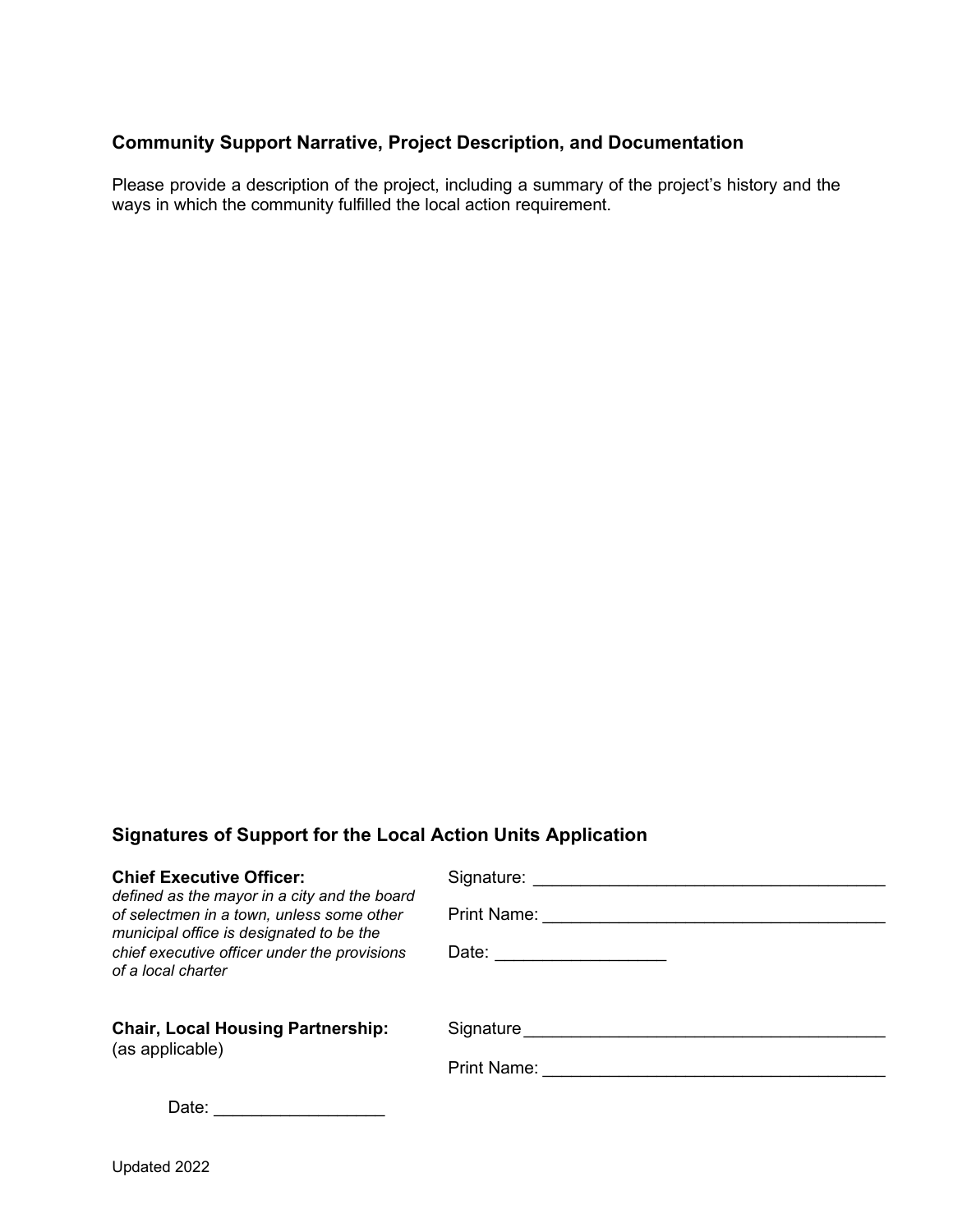**Municipal Contact Information:**

| <b>Chief Executive Officer:</b>         |                                                                                                                                                                                                                                  |
|-----------------------------------------|----------------------------------------------------------------------------------------------------------------------------------------------------------------------------------------------------------------------------------|
|                                         |                                                                                                                                                                                                                                  |
|                                         |                                                                                                                                                                                                                                  |
|                                         |                                                                                                                                                                                                                                  |
|                                         |                                                                                                                                                                                                                                  |
| <b>Town Administrator/Town</b>          |                                                                                                                                                                                                                                  |
| Manager/Mayor:                          |                                                                                                                                                                                                                                  |
|                                         | Phone: 2008 2010 2020 2020 2020 2021 2021 2022 2022 2022 2022 2022 2022 2022 2022 2022 2022 2022 2022 2022 20                                                                                                                    |
|                                         |                                                                                                                                                                                                                                  |
|                                         |                                                                                                                                                                                                                                  |
| <b>City/Town Planner:</b>               |                                                                                                                                                                                                                                  |
|                                         |                                                                                                                                                                                                                                  |
|                                         |                                                                                                                                                                                                                                  |
|                                         | Email: No. 2014 - Andrea Maria Maria Maria Maria Maria Maria Maria Maria Maria Maria Maria Maria Maria Maria M<br>No. 2014 - Andrea Maria Maria Maria Maria Maria Maria Maria Maria Maria Maria Maria Maria Maria Maria Maria Ma |
| <b>Town Counsel:</b>                    |                                                                                                                                                                                                                                  |
|                                         | Name: Name: Name: Name: Name: Name: Name: Name: Name: Name: Name: Name: Name: Name: Name: Name: Name: Name: Name: Name: Name: Name: Name: Name: Name: Name: Name: Name: Name: Name: Name: Name: Name: Name: Name: Name: Name:    |
|                                         |                                                                                                                                                                                                                                  |
|                                         |                                                                                                                                                                                                                                  |
|                                         |                                                                                                                                                                                                                                  |
| <b>Chair, Local Housing Partnership</b> |                                                                                                                                                                                                                                  |
| (if any):                               | Address:                                                                                                                                                                                                                         |
|                                         |                                                                                                                                                                                                                                  |
|                                         |                                                                                                                                                                                                                                  |
|                                         |                                                                                                                                                                                                                                  |
| <b>Community Contact Person:</b>        |                                                                                                                                                                                                                                  |
|                                         | Address: Analysis and the contract of the contract of the contract of the contract of the contract of the contract of the contract of the contract of the contract of the contract of the contract of the contract of the cont   |
|                                         |                                                                                                                                                                                                                                  |
|                                         |                                                                                                                                                                                                                                  |
|                                         |                                                                                                                                                                                                                                  |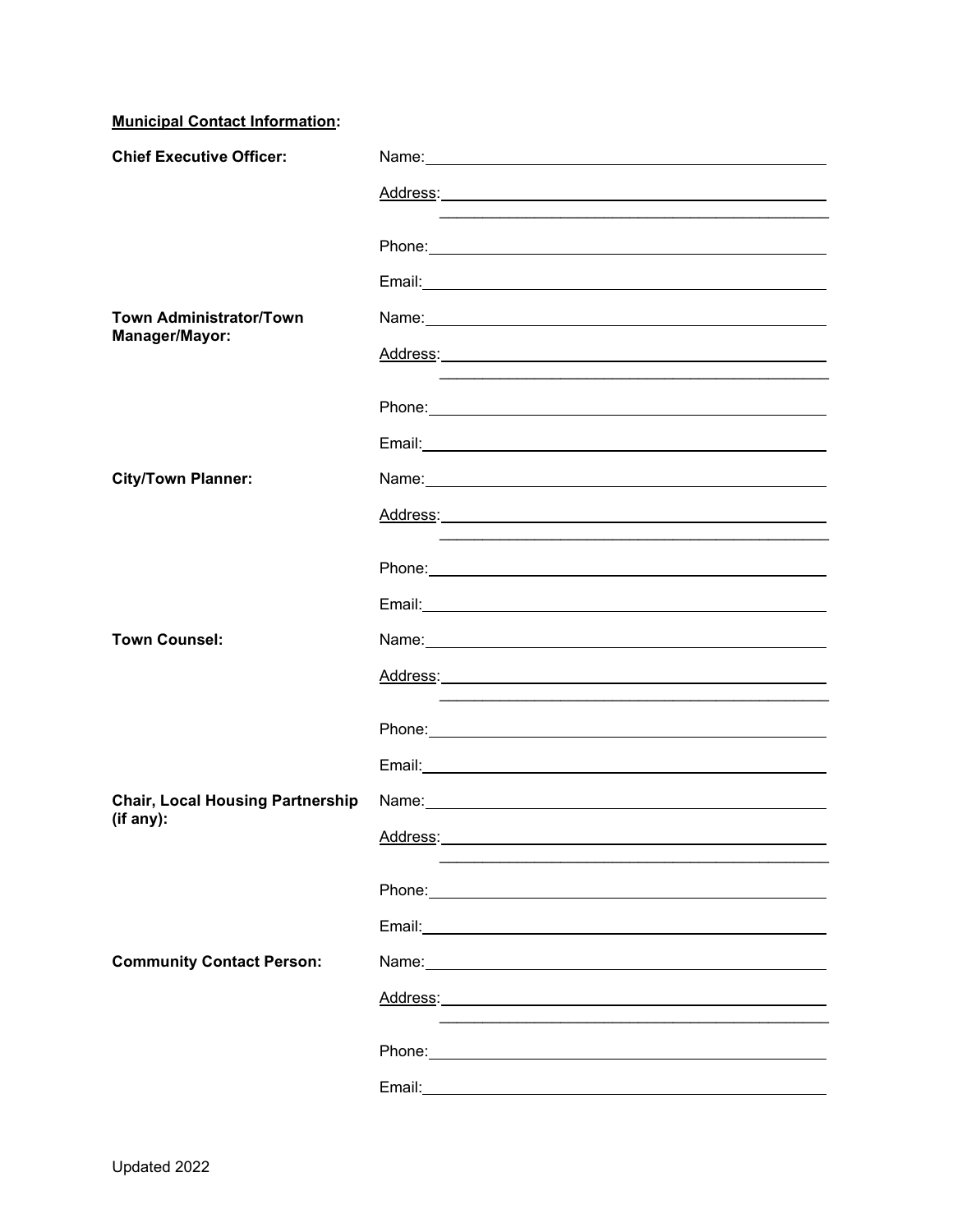## **The Project:**

| Developer:                                                                                |                                                                                                                                               |                           | Name: Name:          |                                  |                               |                                                                                                               |                                                 |  |  |
|-------------------------------------------------------------------------------------------|-----------------------------------------------------------------------------------------------------------------------------------------------|---------------------------|----------------------|----------------------------------|-------------------------------|---------------------------------------------------------------------------------------------------------------|-------------------------------------------------|--|--|
|                                                                                           |                                                                                                                                               |                           |                      | Address:                         |                               |                                                                                                               |                                                 |  |  |
|                                                                                           |                                                                                                                                               |                           |                      |                                  |                               |                                                                                                               |                                                 |  |  |
|                                                                                           |                                                                                                                                               |                           |                      |                                  |                               | Email: Email: And All And All And All And All And All And All And All And All And All And All And All And All |                                                 |  |  |
| <b>Project Site:</b>                                                                      |                                                                                                                                               |                           |                      |                                  |                               |                                                                                                               |                                                 |  |  |
|                                                                                           |                                                                                                                                               |                           |                      |                                  |                               | Is your municipality utilizing any HOME or CDBG funding for this project? Yes No                              |                                                 |  |  |
|                                                                                           |                                                                                                                                               |                           |                      |                                  |                               |                                                                                                               |                                                 |  |  |
| Site Characteristics: proposed or existing buildings by design, ownership type, and size. |                                                                                                                                               |                           |                      |                                  |                               |                                                                                                               |                                                 |  |  |
|                                                                                           | Project Style                                                                                                                                 |                           |                      | <b>Total Number of</b><br>Units  |                               | Number of Units Proposed for Local<br><b>Action Units Certification</b>                                       |                                                 |  |  |
| <b>Duplex</b>                                                                             | Detached Single-family house<br>Row house/townhouse<br>Multifamily house (3+ family)<br>Multifamily rental building<br>Other (please specify) |                           |                      | <u> 1990 - Johann Barnett, f</u> |                               |                                                                                                               |                                                 |  |  |
|                                                                                           |                                                                                                                                               |                           |                      | <b>Unit Composition</b>          |                               |                                                                                                               |                                                 |  |  |
| <b>Type of Unit</b><br>(Condo/Fee Simple/ Rental)                                         | # of<br>Units                                                                                                                                 | <u># of</u><br><b>BRs</b> | # of<br><b>Baths</b> | Gross<br><b>Square Feet</b>      | Livable<br><b>Square Feet</b> | Proposed Sales<br>Prices/Rents                                                                                | Proposed Condo Fee/<br><b>Utility Allowance</b> |  |  |
| Affordable:                                                                               |                                                                                                                                               |                           |                      |                                  |                               |                                                                                                               |                                                 |  |  |
| Market:                                                                                   |                                                                                                                                               |                           |                      |                                  |                               |                                                                                                               |                                                 |  |  |

**Total:**